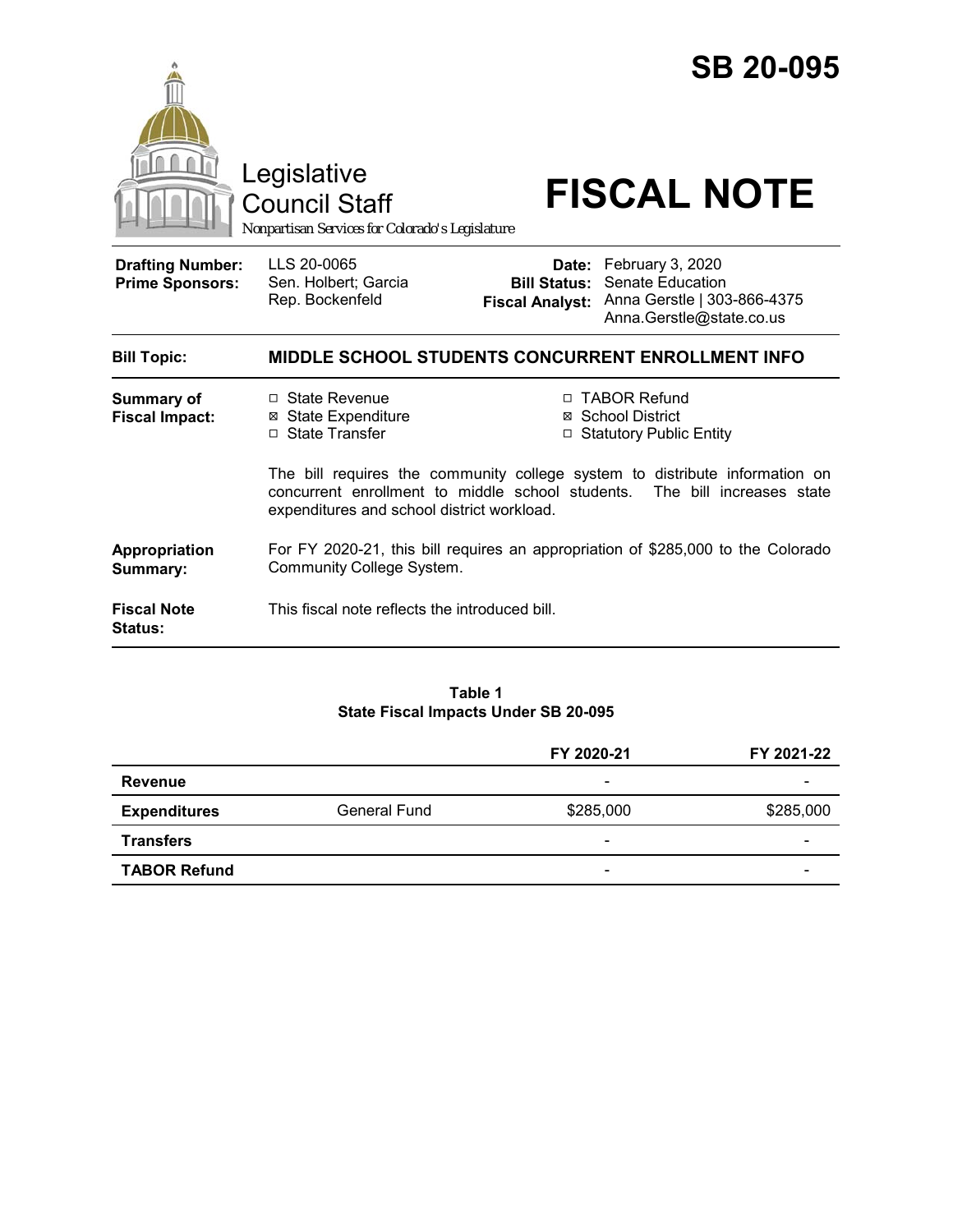February 3, 2020

# **Summary of Legislation**

The bill requires the Colorado Community College System (CCCS) to collaborate with school districts and charter schools to develop and disseminate informational materials on concurrent enrollment for the parents of students in grades six through eight. The materials must explain the benefits of participating in concurrent enrollment in high school, the types of courses available, the requirements and process for enrolling, and contact information for the district or charter school staff who oversees concurrent enrollment.

The materials must be distributed beginning in the fall of the 2020-21 academic year, in collaboration with school districts and charter schools. The materials must be provided by direct mail and electronically at least once during the school year and once during the summer. Information may also be provided through public service announcements or other mass communication means.

### **State Expenditures**

Beginning in FY 2020-21, the bill increases state General Fund expenditures in CCCS by \$285,000 annually. Expenditures include \$7,000 for the development of printed materials, as well as the cost to print and send information on concurrent enrollment to approximately 164,000 households twice per year. Assuming \$0.45 to print each mailer, and \$0.40 each in postage, costs total \$285,000.

This fiscal note does not include costs for electronic communication and media, and assumes that sending information to students electronically will be done by email via the school districts and will not require additional funding. For informational purposes, the cost to develop a full electronic toolkit and associated collateral is estimated at \$40,000. In addition, it is assumed that earned media and public service announcements are optional and will only be completed within current CCCS appropriations. For informational purposes, the cost for media and public service announcements is estimated at \$100,000.

### **School District**

The bill increases workload for school districts to assist the community college system in distributing the informational materials to students and charter schools.

### **Effective Date**

The bill takes effect August 5, 2020, if the General Assembly adjourns on May 6, 2020, as scheduled, and no referendum petition if filed.

### **State Appropriations**

For FY 2020-21, the bill requires a General Fund appropriation of \$285,000 to the Board for Community Colleges and Occupational Education.